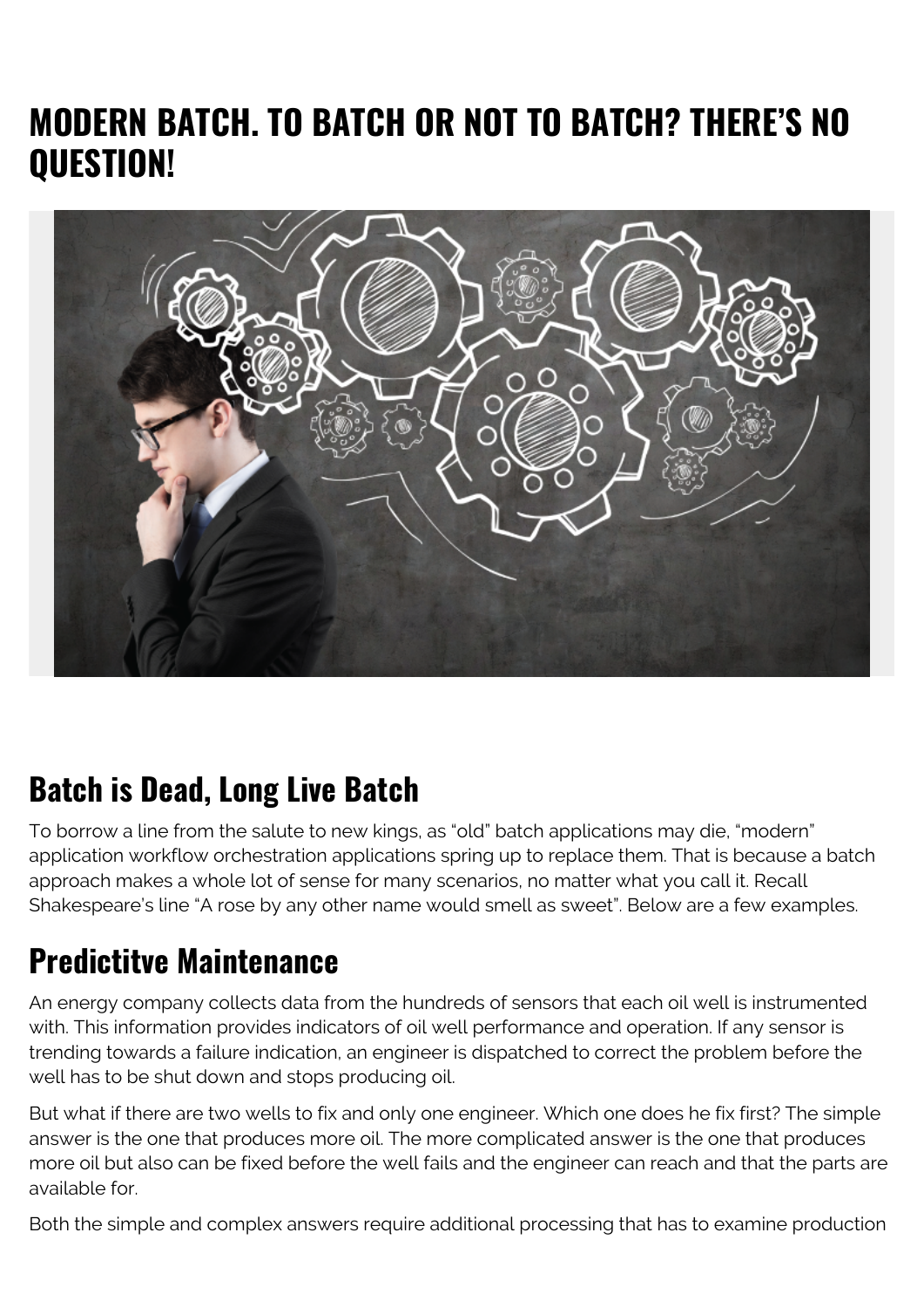trends over time, location relative to the availability of an engineer and the availability of parts. Those answers may require interaction with all sorts of operational back-end systems as well as sequencing and processing that most likely requires sophisticated orchestration.

## **Transactions**

Let's consider an interactive application, like online purchasing of just about anything. The consumer expects to see a catalog of available goods, fill up a cart and check out. Below is a step-by-step review of the process:

- Purchase: Let's say one of the items purchased reduces inventory below a certain threshold. Let's also assume the goods have to be packaged and then shipped by a pre-determined courier or delivery company. Or perhaps the inventory is held by another supplier and that other company will package and ship the goods.
- Inventory Replenishment: Once the order has been confirmed, do you think that inventory is replenished immediately? Perhaps this purchase was made at 9:00 AM and hundreds or thousands of additional items will be purchased throughout the day. It seems reasonable to wait until some point, either a specific time or when some number of items have been purchased before placing an order to replenish the inventory. And once the replenishment is initiated, it's very likely that process consists of several steps occurring over days (or longer) which require coordination, monitoring and visibility into the progress of the entire process.
- Packaging for Shipment: What about the packaging? Does it make sense that the ordered items are picked immediately and boxed for shipment as soon as the transaction is completed or is it reasonable to wait again until a specific time or a specific number of certain goods can be picked up?
- Shipping: Finally, how about the shipping? Should we schedule a pickup for each order or only at the end of the day? And if we do request a shipment as soon as an order is placed, is it reasonable for a truck to come and pick up the single order and immediately begin the delivery process?

# **Streaming**

Here's another example. Data is streaming from IoT devices into an application. Maybe we are collecting data from smart meters and watching for anomalies like device failures or from sensors watching for hazardous fume leakage. We definitely want to recognize problems immediately and take action. But what about the 99.999% of records that are recording just normal usage? We probably want to capture them and add the data to our billing and trend indicators showing customers how they use gas or electricity or whatever over a day, week, or month. Will we aggregate that data as it is streaming in and constantly update our information or will we defer that for a daily, weekly or monthly process?

## **Data Movement, Formatting and Storage**

Data manipulation is another classic use for batch. Collections of records, what may be known as a file or a "data set," fit extremely well into the definition of a batch. In fact, almost any application that processes bulk data is really a batch application.

As traditional data management is being overhauled and disrupted with technologies like Hadoop